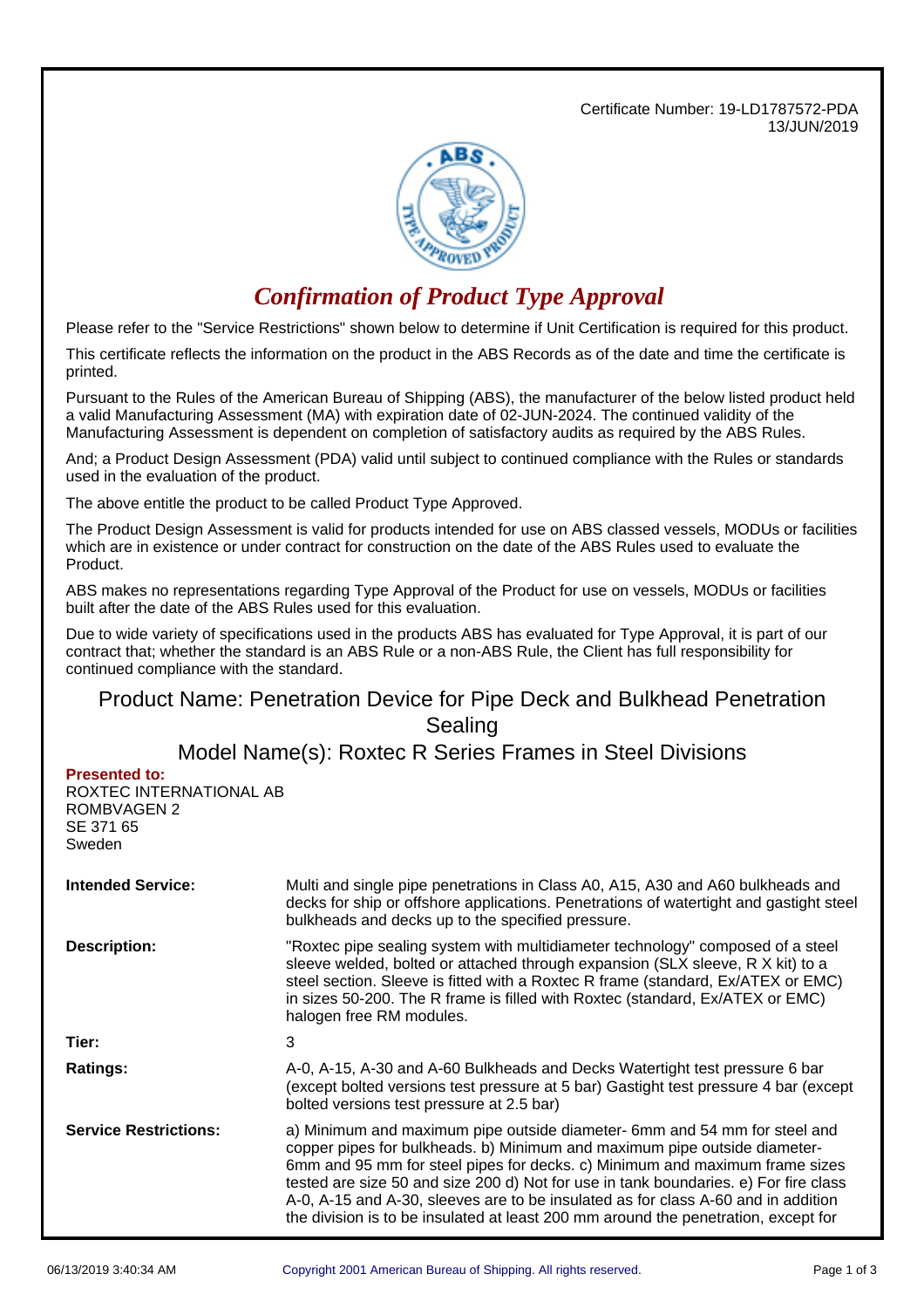|                                                               | sizes that are approved with out insulation. f) Unit Certification is not required for<br>this product. If the manufacturer or purchaser request an ABS Certificate for<br>inspection standards and tolerances, must be clearly defined. g) The scope of<br>Type Approval is to comply with MSC.1/Circ.1221 dated 11 December 2006                                                                                                                                                                                                                                                                                                                                                                                                                                                                                                                                                                                                                                                                                                                                                                                                                                                                                                                                                                                      |                   | compliance with a specification or standard, the specification or standard, including                                                                                                                                                                         |  |
|---------------------------------------------------------------|-------------------------------------------------------------------------------------------------------------------------------------------------------------------------------------------------------------------------------------------------------------------------------------------------------------------------------------------------------------------------------------------------------------------------------------------------------------------------------------------------------------------------------------------------------------------------------------------------------------------------------------------------------------------------------------------------------------------------------------------------------------------------------------------------------------------------------------------------------------------------------------------------------------------------------------------------------------------------------------------------------------------------------------------------------------------------------------------------------------------------------------------------------------------------------------------------------------------------------------------------------------------------------------------------------------------------|-------------------|---------------------------------------------------------------------------------------------------------------------------------------------------------------------------------------------------------------------------------------------------------------|--|
| <b>Comments:</b>                                              | a) All seal type should be installed in accordance with the manufacturers<br>instructions in accordance with ABS approved installation drawings. b) Insulation<br>decks are to be tested as per ABS Marine Vessels Rules 3-7-1/Table 1. d) When<br>requested to be used in watertight bulkheads on passenger ships or special<br>SOLAS Ch. 11-1 Reg. 13.2.3 (2014 Consolidated Edition), as amended. e) This<br>approval of penetrations passing through watertight bulkhead is not to be<br>construed as a substitute for flag Administration's approval for the purpose of<br>SOLAS (2014 Consolidated Edition), as amended. f) The Manufacturer has<br>provided a declaration about the control of, or the lack of Asbestos in this product.                                                                                                                                                                                                                                                                                                                                                                                                                                                                                                                                                                         |                   | material is to be A-60 approved type and properly installed in accordance with ABS<br>approved drawings to the satisfaction of the Surveyors. c) Watertight bulkheads or<br>purpose ships, the penetration system has to comply with the requirements give in |  |
| <b>Notes / Documentation:</b>                                 | Test Reports DBI Fire Test Reports PGA 11302 A Dated 16 January 2019, PGA<br>11301 A Dated 22 November 2018, PGA10800A Dated 26 May 2016, PGA10799A<br>Dated 24 May 2016, PGA10724A Dated 05 February 2016, PGA10723A dated 04<br>February 2016, PGA 10025 Dated 22 December 2011 SP Fire Test Report<br>Numbers 8P04040 Dated 13 August 2018, 8P04039 dated 06 August 2018,<br>6P10022 Dated 07 March 2017, 6P07563 Dated 20 December 2016, 6P02249 17<br>August 2016, 4P08662 Dated 08 June 2015, P603000 Dated 23 January 2007,<br>P602999 Dated 23 January 2007 DNV Pressure Test Report Numbers MLM<br>010247 Dated 28 Sept. 2001, MLM 030473-1 Dated 27 January 2003 Drawings:<br>Drawing No. S1534086 Revision: B- A-60 Deck with Steel Pipes Drawing No.<br>S1534092 Revision: B - A-60 Bulkhead with Steel Pipes Drawing No. S1534107<br>Revision: B- A-0 Deck with Steel Pipes Drawing No. S1534145, Revision: B- A-0<br>Bulkhead with Steel Pipes Drawing No. S1534131, Revision: B- A-60 Deck/<br>Bulkhead with Copper Pipes Drawing No. S1534132 Revision: A-A-0 Deck/<br>Bulkhead with Copper Pipes Drawing No. S1534109, Revision: B- A-60 Deck/<br>Bulkhead with Steel Pipes, (Expansion Type Sleeve) Drawing No. S1534111<br>Revision: A- A-0 Deck/ Bulkhead with Steel Pipes, (Expansion Type Sleeve) |                   |                                                                                                                                                                                                                                                               |  |
| <b>Term of Validity:</b>                                      | This Product Design Assessment (PDA) Certificate 19-LD1787572-PDA, dated<br>03/Jun/2019 remains valid until 02/Jun/2024 or until the Rules or specifications<br>used in the assessment are revised (whichever occurs first). This PDA is intended<br>for a product to be installed on an ABS classed vessel, MODU or facility which is in<br>existence or under contract for construction on the date of the ABS Rules or<br>specifications used to evaluate the Product. Use of the Product on an ABS classed<br>vessel, MODU or facility which is contracted after the validity date of the ABS Rules<br>and specifications used to evaluate the Product, will require re-evaluation of the<br>PDA. Use of the Product for non ABS classed vessels, MODUs or facilities is to be<br>to an agreement between the manufacturer and intended client.                                                                                                                                                                                                                                                                                                                                                                                                                                                                     |                   |                                                                                                                                                                                                                                                               |  |
| <b>ABS Rules:</b>                                             | 2019 ABS Marine Vessels Rules 1-1-4/7.7, 1-1-A3, 1-1-A4, 4-6-2/9.7 2019 ABS<br>Mobile Offshore Units Rules 1-1-4/9.7, 1-1-A2, 1-1-A3, 4-2-1/11.15                                                                                                                                                                                                                                                                                                                                                                                                                                                                                                                                                                                                                                                                                                                                                                                                                                                                                                                                                                                                                                                                                                                                                                       |                   |                                                                                                                                                                                                                                                               |  |
| <b>National Standards:</b><br><b>International Standards:</b> | Regulation II-2/ 9.3.1 of SOLAS (2014 Consolidated Edition) IMO Resolution<br>MSC.307(88) - (2010 FTP Code), Annex I: Part 3, adopted on 3 December 2010                                                                                                                                                                                                                                                                                                                                                                                                                                                                                                                                                                                                                                                                                                                                                                                                                                                                                                                                                                                                                                                                                                                                                                |                   |                                                                                                                                                                                                                                                               |  |
| <b>Government Authority:</b>                                  | Policy Letter A8706-1 RDIMS#1961446 dated 15 November 2006                                                                                                                                                                                                                                                                                                                                                                                                                                                                                                                                                                                                                                                                                                                                                                                                                                                                                                                                                                                                                                                                                                                                                                                                                                                              |                   | This PDA conforms to Transport of Canada requirements as per Transport Canada                                                                                                                                                                                 |  |
| <b>EUMED:</b><br>Others:                                      |                                                                                                                                                                                                                                                                                                                                                                                                                                                                                                                                                                                                                                                                                                                                                                                                                                                                                                                                                                                                                                                                                                                                                                                                                                                                                                                         |                   |                                                                                                                                                                                                                                                               |  |
| <b>Model Certificate</b>                                      | <b>Model Certificate No</b>                                                                                                                                                                                                                                                                                                                                                                                                                                                                                                                                                                                                                                                                                                                                                                                                                                                                                                                                                                                                                                                                                                                                                                                                                                                                                             | <b>Issue Date</b> | <b>Expiry Date</b>                                                                                                                                                                                                                                            |  |
| <b>PDA</b>                                                    | 19-LD1787572-PDA                                                                                                                                                                                                                                                                                                                                                                                                                                                                                                                                                                                                                                                                                                                                                                                                                                                                                                                                                                                                                                                                                                                                                                                                                                                                                                        | 10-JUN-2019       | 02-JUN-2024                                                                                                                                                                                                                                                   |  |
|                                                               |                                                                                                                                                                                                                                                                                                                                                                                                                                                                                                                                                                                                                                                                                                                                                                                                                                                                                                                                                                                                                                                                                                                                                                                                                                                                                                                         |                   | $\rightarrow \omega$                                                                                                                                                                                                                                          |  |